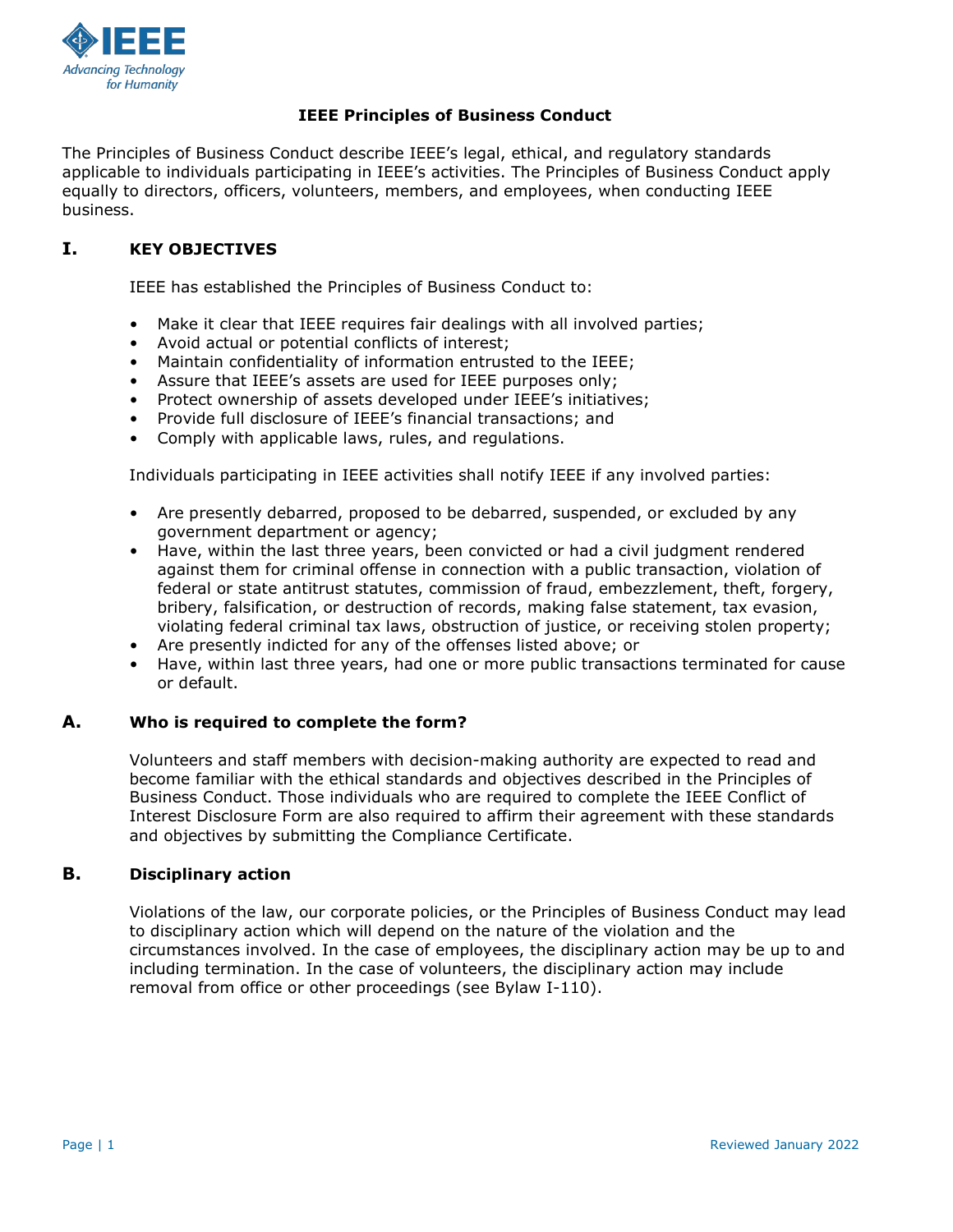

# **Details of Principles of Business Conduct**

# **II. IEEE INSISTS ON HONEST AND ETHICAL CONDUCT BY ALL INVOLVED PARTIES**

IEEE has been built based on the excellence of its technical information and member and customer service. We insist not only on ethical dealings with others, but on the ethical handling of actual or apparent conflicts of interest.

See the Employee Handbook for rules regarding employee conduct on the [InsideIEEE](https://17ieee.sharepoint.com/sites/HumanResources/SitePages/IEEE-Employee-Handbook-Introduction-and-Table-of-Contents.aspx) (requires user ID and password).

Staff's certification of compliance with the requirements of the Principles of Business Conduct also includes acknowledgment of the above policy and corresponding sections of the Employee Handbook.

#### **A. Fair Dealing**

All involved parties are required to deal honestly and fairly with our volunteers, members, customers, vendors/suppliers, competitors, and others.

In our dealings with these parties we:

- prohibit bribes, kickbacks, or any other forms of improper payments;
- prohibit gifts, favors, services, payments, or privileges that go beyond widely accepted ethical and accepted business practices;
- limit marketing and client entertainment expenditures (see the IEEE Finance Operations Manual (FOM, Section 6) for allowable expenses);
- require clear and precise communication in contracts, advertising, literature, and other public statements;
- reflect accurately on all invoices the sale price and terms of sales;
- protect all proprietary data our customers or suppliers provide to us; and
- prohibit our representatives from otherwise taking unfair advantage of our customers or suppliers, or other third parties, through manipulation, concealment, or abuse of confidential information.

# **B. Conflicts of Interest: Corporate Opportunities**

Involved parties should not participate in any activity that creates or gives the appearance of a conflict of interest between their personal interests and the interests of IEEE. Situations that could represent potential conflicts of interest include, but are not limited to:

- being a consultant to, or a director, officer, or employee of an outside entity that:
	- markets products or services in competition with or supplies products or services to IEEE;
	- purchases products or services from IEEE;
	- has any financial interest in any entity with which IEEE does business;
- seeking or accepting any personal loan or services from any entity with which we do business;
- being a consultant to, or a director, officer, volunteer, or employee of, an outside business, if the responsibilities of the outside business would be in conflict with the director's, officer's, volunteer's, or employee's responsibilities for IEEE;
- accepting any personal loan or guarantee of obligations from IEEE; or
- conducting business on behalf of staff or volunteer family members.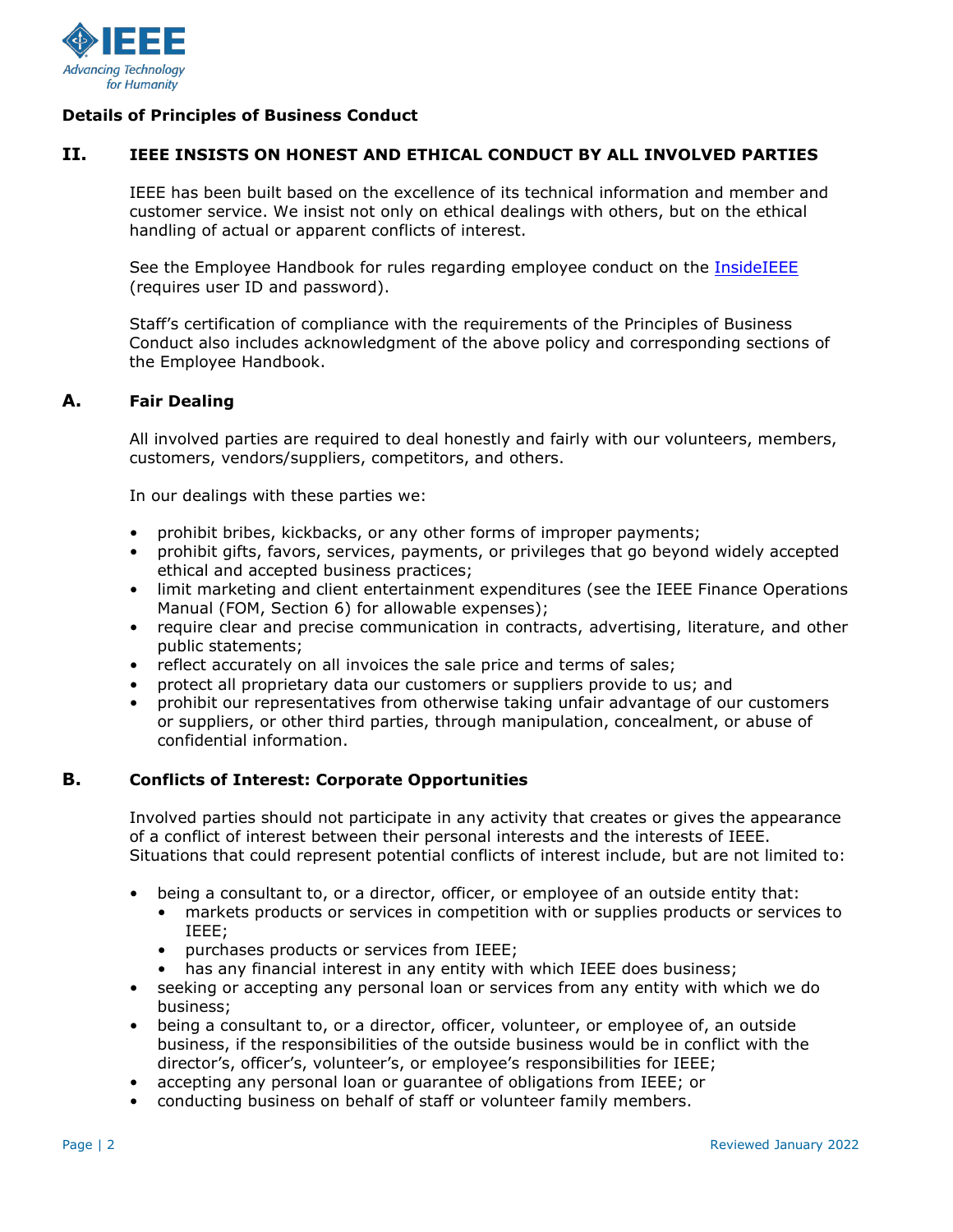

# **C. Confidentiality and Corporate Assets**

Certain involved parties are entrusted with IEEE's confidential information and with the proprietary and confidential information of its suppliers, customers or third parties (See IEEE Policies Section 9.25, Information Disclosure Policy for the categories of information that are considered proprietary or confidential). Involved parties shall:

- not discuss or disclose such information with or in the presence of any unauthorized persons; and
- use such information only for legitimate business purposes.

In addition, any business opportunity that comes to an IEEE volunteer or staff in his/her capacity as a representative of IEEE belongs to IEEE. IEEE property or resources shall not be used for any personal benefit or the benefit of anyone else.

## **III. IEEE PROVIDES FULL, FAIR, ACCURATE, TIMELY AND UNDERSTANDABLE DISCLOSURE**

All involved parties are required to ensure that timely and understandable disclosure is included in reports. To this end, involved parties shall:

- not make false or misleading entries in IEEE's books or records;
- not condone the establishment of any undisclosed or unrecorded bank accounts, funds, or other assets for any purpose;
- comply with generally accepted accounting principles and applicable IEEE financial reporting and related policies and procedures;
- maintain a system of internal controls that will provide reasonable assurances that material information is made known to management on a timely basis;
- notify IEEE if there is an unreported transaction;
- present information in a clear and orderly manner;
- not communicate to the public any nonpublic, proprietary, or confidential information, except under the direction of the IEEE Executive Director;
- notify IEEE if any involved parties:
	- are presently debarred, proposed to be debarred, suspended, or excluded by any US federal government department or agency;
	- have, within the last three years, been convicted or had a civil judgment rendered against them for criminal offense in connection with a public transaction, violation of federal or state antitrust statutes, commission of fraud, embezzlement, theft, forgery, bribery, falsification, or destruction of records, making false statement, tax evasion, violating federal criminal tax laws, obstruction of justice, or receiving stolen property;
	- are presently indicted for any of the offenses listed above; or
	- have, within last three years, had one or more public transactions terminated for cause or default.

# **IV. IEEE COMPLIES WITH ALL LAWS, RULES AND REGULATIONS**

Specifically, IEEE is committed to:

- maintaining a safe and healthy work environment;
- promoting a workplace that is free from discrimination or harassment;
- supporting fair competition;
- conducting our activities in compliance with all applicable laws;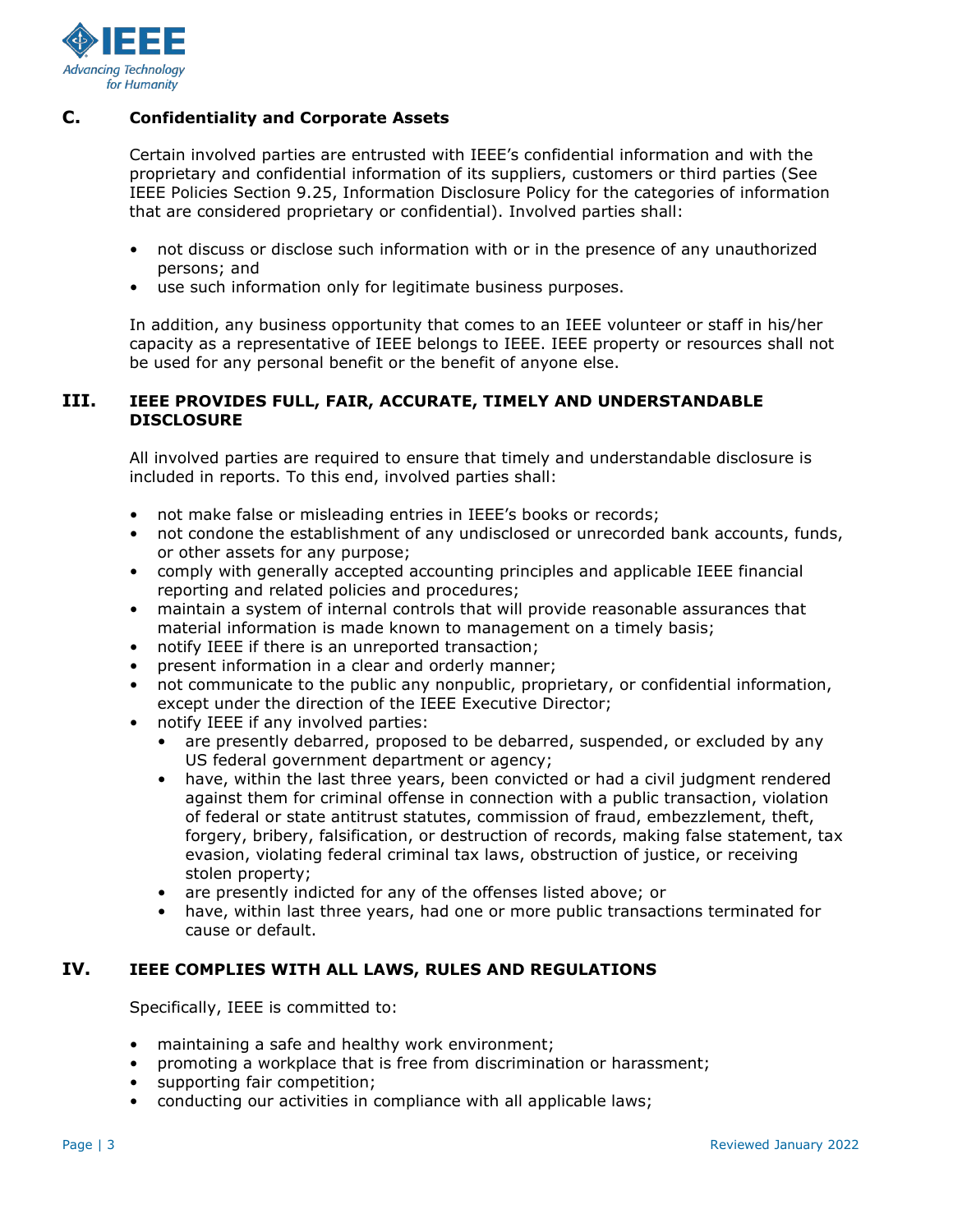

- keeping political activities separate from our mission and operations;
- prohibiting illegal payments, gifts, or gratuities to any government officials or political parties or other third parties;
- prohibiting use, reproduction, or distribution of any third party's trade secrets, copyrighted information, or confidential information; and
- prohibiting the sale or export of our products and services to countries where they may not be sold per all applicable United States (federal, state and local) and foreign laws (See [the](https://www.ieee.org/about/corporate/compliance/legal/index.html) [IEEE Sanctions and Export Controls web page](https://legal.ieee.org/compliance/ofac) [f](https://www.ieee.org/about/corporate/compliance/legal/index.html)or information on requirements).

# **A. Reporting and Effect of Violations**

It is IEEE's responsibility to provide a process for reporting violations. If an individual wishes to report a suspected violation of the Principles or to seek counseling and guidance, the individual can contact his/her immediate supervisor or make an anonymous report by filing a report through the IEEE Ethics Reporting Line by submitting a form [online](https://secure.ethicspoint.com/domain/en/report_custom.asp?clientid=20410) or by calling +1 888 359 6323.

### **B. Conflict of Interest**

Involved parties must complete and submit a Conflict of Interest Disclosure Statement to IEEE indicating the existence of any actual or potential conflicts of interest between their IEEE responsibilities and their other personal or business involvements (See IEEE Bylaws I-300.2 - Conflict of Interest and IEEE Policies, Section 9.9 - Conflict of Interest, for an explanation of the requirements for Conflict of Interest (COI) reporting; also see the COI form for examples of situations that could be considered conflicts of interest.

A Statement of Exceptions should be submitted to IEEE listing all other items that individuals consider to be possible violations of the Principles of Business Conduct.

# **C. Administration**

In response to specific requests, the Internal Audit Department provides guidance and counseling to individuals and ensures compliance with the Principles of Business Conduct.

IEEE volunteers and staff with decision-making authority are asked to read the Principles of Business Conduct and submit a combined Principles of Business Conduct/Conflict of Interest (POBC/COI) Form. IEEE volunteers must complete and submit the Form within 30 days of assuming his/her position. IEEE staff will complete the annual form by 1 February.

### **D. Failure to Submit a Compliance Certificate**

For volunteers, failure to submit the POBC/COI Form within 30 days of assuming his/her position or, in the case of elected positions, within 30 days of the acceptance of the nomination, shall result in automatic removal from service on the committee or board, or election slate.

For staff, failure to submit a completed Compliance Certificate may result in disciplinary action up to and including termination.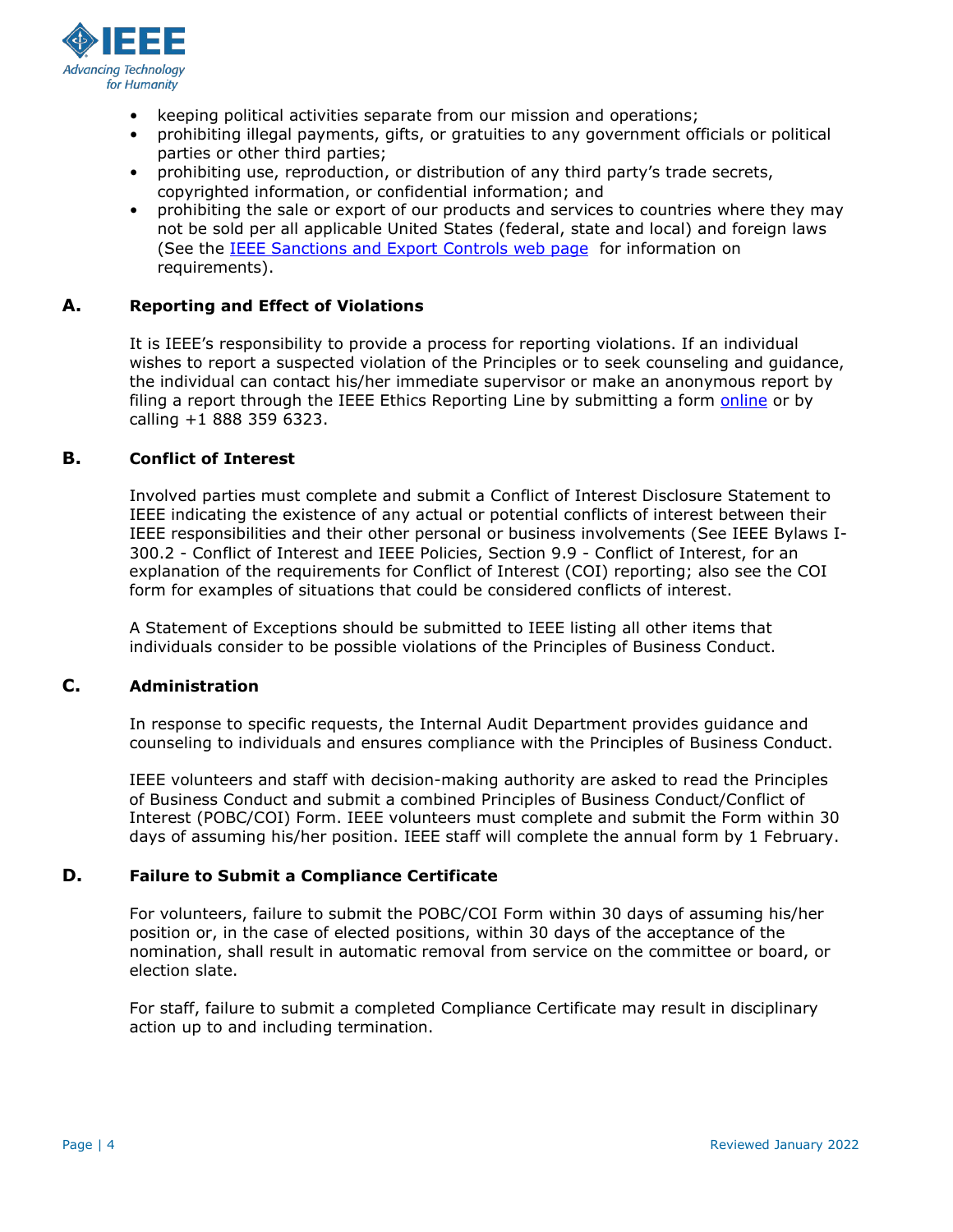

# **E. Statement of Exceptions**

If an individual feels he/she may be involved in, or has uncovered, a violation of one or more of the items noted in the Principles of Business Conduct and wishes to receive advice and counsel on how to address the issue, he or she may complete the Statement of Exceptions portion of the PoBC/COI Form.

The statement will be reviewed by the Internal Audit Department and a response given indicating what, if any, action should be taken by the individual to address the issue/concern.

### **F. Reporting Violations and Questions**

Reports of any known or suspected violations and questions regarding these Principles are to be directed to IEEE.

# **G. Reporting Concerns**

Inappropriate financial activities, involving IEEE business or Compliance with IEEE Principles of Business Conduct may be reported anonymously through the IEEE Ethics Reporting Line by submitting a form **online** or by calling +1 888 359 6323.

Once you are on the IEEE Ethics Reporting Line site, choose "Make a Report."

IEEE reserves the right to use a third-party reporting resource.

### **H. IEEE Will Not Allow Any Retaliation Against a Director, Officer, Volunteer/Member or Employee Who Acts in Good Faith in Reporting Suspected Violations (Non-Retaliation)**

All reports will be treated confidentially to the extent possible. IEEE will investigate the alleged violation in accordance with IEEE Bylaw I-110 and IEEE Policy, Section 7.10 (see IEEE Policy, Section 9.10 Whistleblower and Non-Retaliation Policy).

#### **I. Consequences of a Violation**

Involved parties that violate any laws, governmental regulations or these Principles will face appropriate disciplinary action. The disciplinary action will depend on the nature of the violation and the circumstances involved. In the case of employees, the disciplinary action may include termination. In the case of volunteers, the disciplinary action may include removal from office or other proceedings (see Bylaw I-110).

#### **J. References to international laws, rules, and regulations that apply to transactions under US law**

For further information, please see the [IEEE Legal and Compliance Department](https://www.ieee.org/about/corporate/compliance/legal/index.html) [website.](https://www.ieee.org/about/corporate/compliance/legal/index.html)

# **V. DEFINITIONS AND EXAMPLES**

#### **IEEE:**

As used in this statement, "IEEE" means The Institute of Electrical and Electronics Engineers, Incorporated and any company owned in whole or in part, directly or indirectly, by it, including any specific project in which any such company is a participant.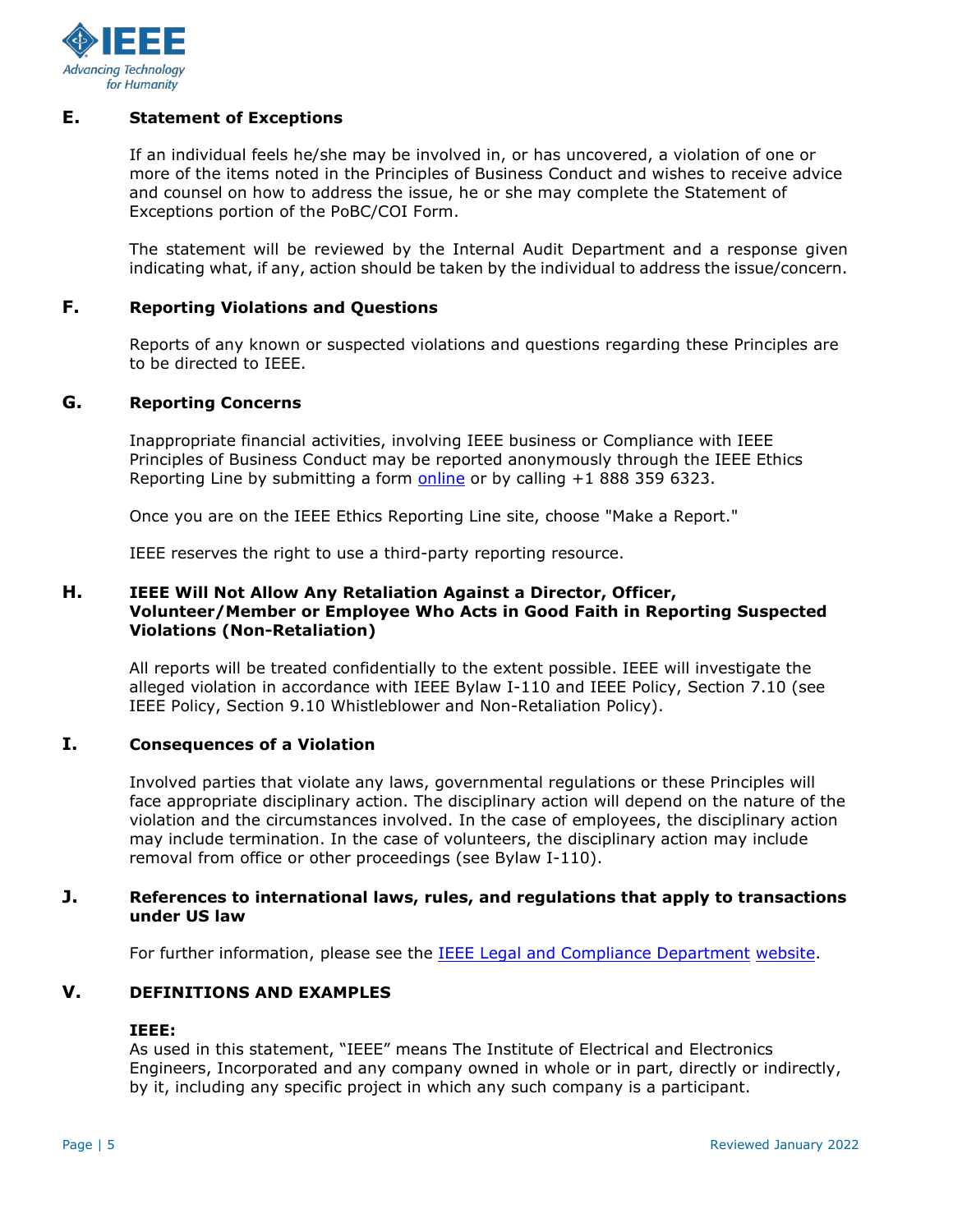

# **Immediate Family:**

As used in this statement, a member of your "immediate family" means your spouse and children, your father, mother, sisters and brothers and your spouse's father, mother, sisters, and brothers. You are not required to question members of your family for this statement. It is sufficient to give the facts as you know them or believe them to be.

#### **Financial Interest:**

As used in this statement, "financial interest" includes (except as stated below) any stock, bond or other debt obligation, option or right to purchase stock, share in profits, investment, partnership interest or other proprietary interest of any nature. Ownership of securities in a corporation shall not be deemed to constitute financial interest therein within the meaning of this questionnaire, if all the following conditions are met:

- (a) the securities are traded on a national securities exchange or regularly reported in over-the- counter quotations in the financial press.
- (b) the securities owned by you and, to your knowledge or belief, owned by members of your immediate family do not exceed one-tenth of 1% of the outstanding securities of the same class of such corporation; and
- (c) the market value of the securities, so owned, does not exceed 50% of your gross annual revenue.

"Financial interest" also includes employment and contractual relationships.

**Example:** An employee or volunteer owns 100 shares of stock in Dell Computers.

- The individual would not have a conflict of interest in participating in decisions, involving the selection of Dell computers, because the stock is traded on a national securities exchange, the stock that is owned by the individual or their immediate family doesn't represent more than .1% of the outstanding stock of the corporation and the market value of the stock does not represent more than 50% of their gross annual income.
- The individual would have a potential conflict of interest, if they or an immediate family member were employed by Dell and/or had contractual relationships with IEEE for the provision of goods or services (e.g., lease or purchase of PCs). In order to avoid the potential for a conflict of interest, the individual would likely be advised to recuse themselves from (decline to participate in) any decision-making that involves Dell.

#### **Participation:**

In answering these questions, you should consider that you have participated in a transaction on behalf of IEEE:

- (i) If you have acted directly;
- (ii) If you have recommended, directed, authorized, or approved the action of another who has acted for the IEEE in the transaction; or
- (iii) If you have been involved in the selection or specification of the property purchased, sold, or leased or the services procured, even though you may not have been involved in the actual negotiation or transaction.

**Example #1:** An employee or volunteer would be considered to have a potential conflict of interest if they participated in the process of selecting personal computers for IEEE and an immediate family member's job responsibilities involve the sale of personal computers to IEEE.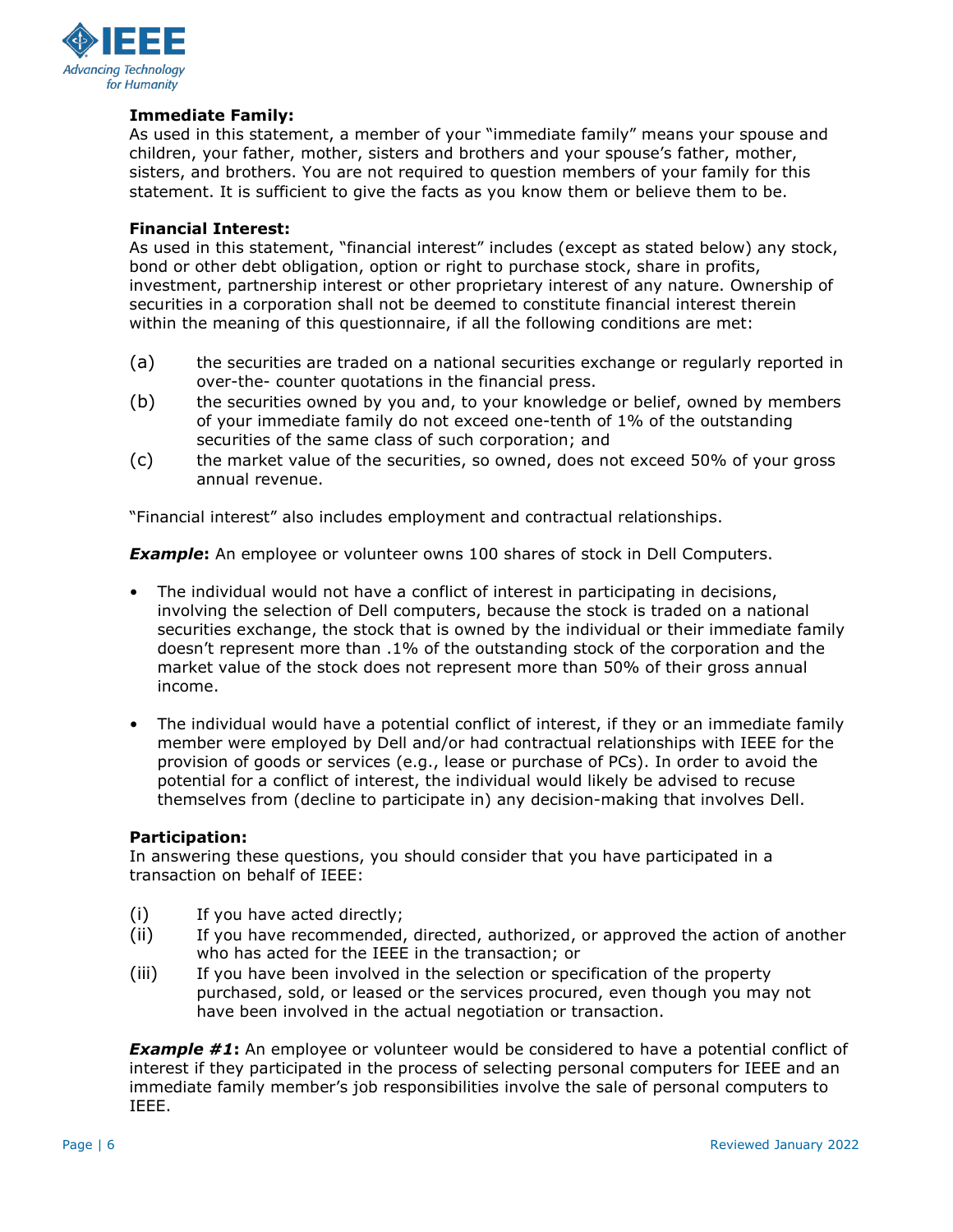

Again, in such cases, the individual should reveal the potential conflict in their response to the questions on this form. In such cases, the employee or volunteer would be asked to recuse themselves from involvement in such decision-making.

**Example #2**: A volunteer or member of their immediate family serves as an editor or in another decision-making capacity for an IEEE publication and also serves in a similar capacity for a competing non-IEEE publication. This potential conflict of interest should be reported in answer to question #s 1, 2 & 3, in the questionnaire below.

In order to manage the potential conflict, respondents would likely be asked to recuse themselves from any decision-making with respect to issues that relate to both the IEEE publication and the non-IEEE publication that competes with it.

**Example #3:** A volunteer serves in a decision-making capacity for an IEEE conference and also has a direct or indirect interest in a potential supplier of goods and/or services to the conference (e.g., registration services). This potential conflict should be reported in response to question #s 1, 2 & 3, included in the questionnaire below.

In order to manage the potential conflict, respondents would likely be asked to recuse themselves from the selection process for such goods and services.

**Example #4:** A volunteer who serves on an EAB committee would be considered to have a potential conflict of interest if he/she participates in international accreditation activities and receives for this service gifts, remuneration, or personal income (as opposed to receiving reimbursement for travel and lodging expenses). This is because EAB decisions on accreditation activities may affect this volunteer's future income.

In such cases, the individual should reveal the potential conflict in the response to the questions on this form and may be asked to recuse herself/himself from participation in any discussion or vote regarding accreditation in the country or countries where he/she performs or expects to perform accreditation services for a fee.

### **Loan:**

As used in this statement, "loan" means a loan of money, property, or services other than a bank loan at prevailing interest rates.

**Example:** A potential supplier loaned a personal computer to an employee or volunteer. If that individual is involved in the selection of computers, the conflict should be revealed in the COI disclosure statement under Question 4, and he/she may be asked to recuse him/herself from participation in the decision-making process with regard to the computers.

### **Transactions:**

The transactions to which this statement relates are:

- (a) purchases, sales and leases, and contracts for the purchase, sale, or lease of property of any kind
- (b) the procurement of services such as printing, advertising, and catering

**Example**: If an employee or volunteer were to have decision-making responsibility for the purchase or lease of PCs and they or their immediate family member had worked for the supplier during the prior twelve months they would be considered to have a potential conflict of interest that should be disclosed in the COI disclosure statement. In response to